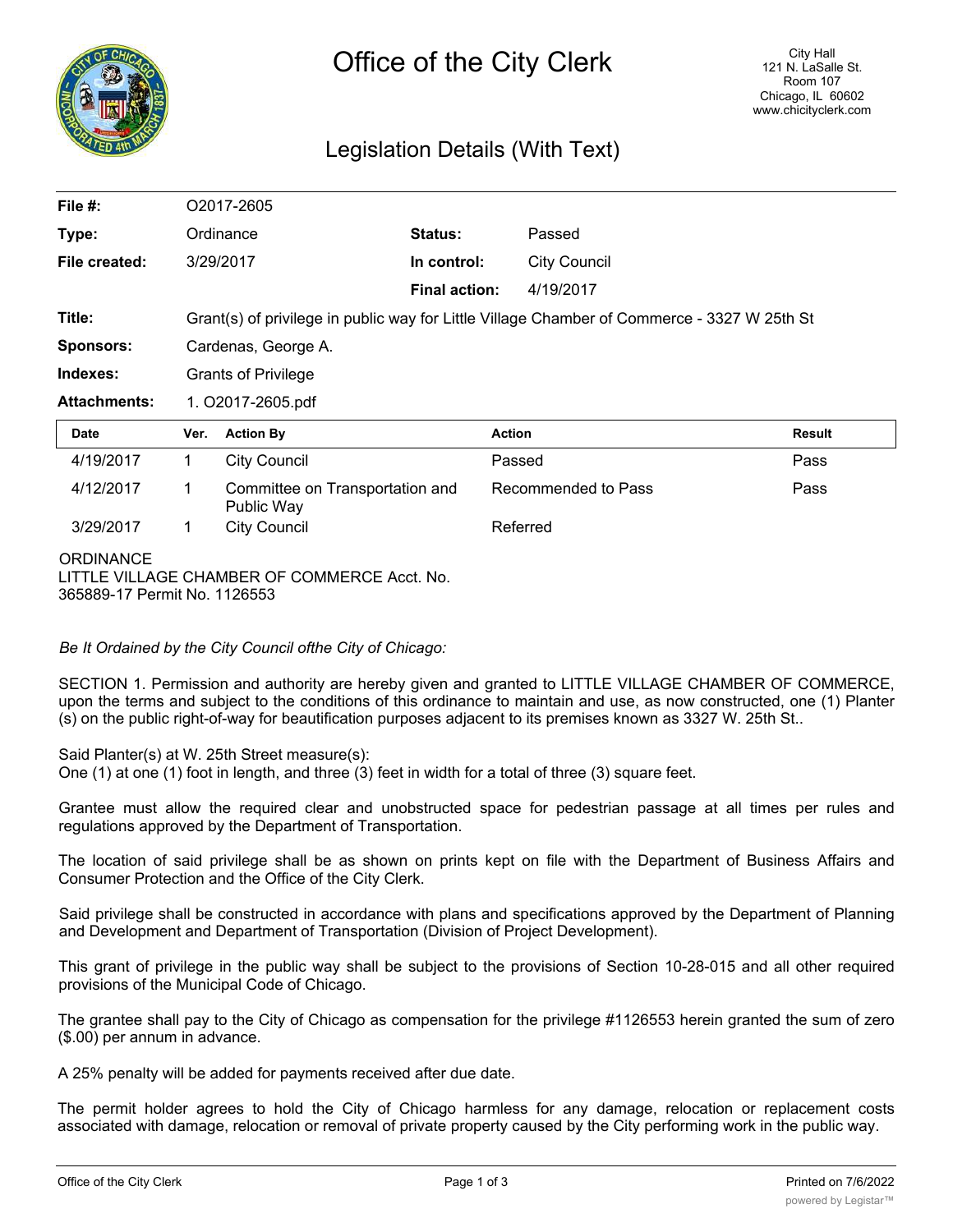Authority herein given and granted for a period of five (5) years frorrrarid"-after 01/18/2017 Alderman

George Carde'nas 12th Ward

Page 1

# **Planter Location Sketch**

# **3327 W 25th St**

Department of Business Affairs and Consumer Protection Small Business Center - Public Way Use Unit City Hall-121 N LaSalle Street, Room 800 • Chicago, IL 60602 312-74-GOBIZ/3I2-744-6249 • (312) 744-1944 (TTY) htlp:/Avww citvofchicago ore/bacp

**03/29/2017**

Alderman George Cardenas Ward # 12 City of Chicago City Hall, Room 300 121 North LaSalle Street Chicago, Illinois 60602

#### Re: An ordinance to use and maintain a portion of the public right-of-way for one (1) planter(s) for **LITTLE VILLAGE CHAMBER OF COMMERCE, adjacent to the premises known as 3327 W. 25th St..**

### **Dear Alderman George Cardenas:**

The applicant referenced above has requested the use of the public right-of-way for a planter(s). An ordinance has been prepared by the Department of Business Affairs and Consumer Protection - Small Business Center -Public Way Use Unit for presentation to the City Council. Because this request was made for properties located in your ward, as approved by you as per the attached, I respectfully request that you introduce the attached ordinance at the next City Council meeting.